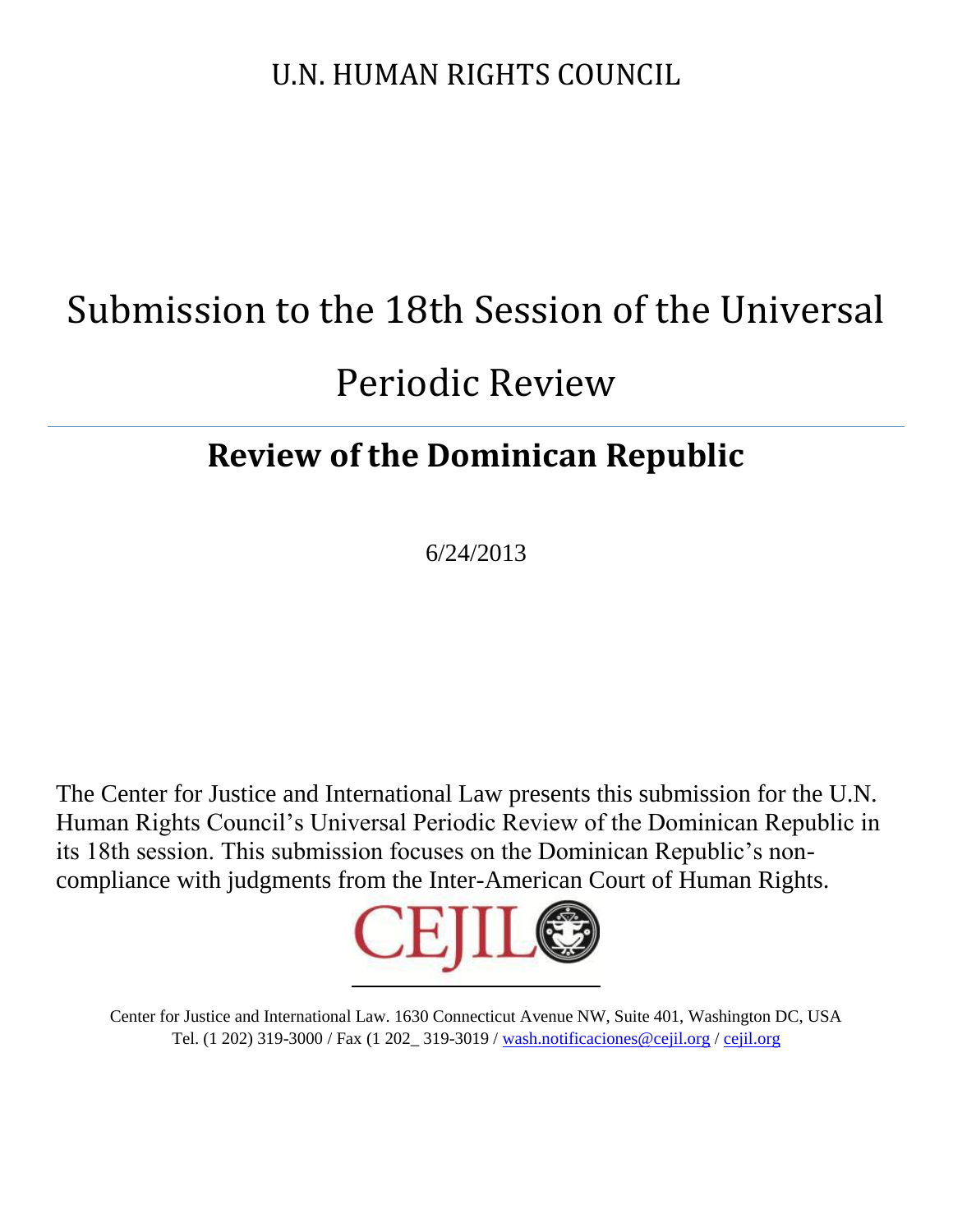#### **Executive Summary**

The Center for Justice and International Law (CEJIL) presents this submission in preparation for the Human Rights Council's Universal Periodic Review during its 18<sup>th</sup> session. This submission focuses on the Dominican Republic's non-compliance with judgments from the Inter-American Court of Human Rights, particularly regarding the Dominican government's continued discrimination against Dominicans of Haitian descent<sup>1</sup> and their right to nationality.

The Council conducted its last Universal Periodic Review of the Dominican Republic in December 2009 and expressed concern about a range of discriminatory laws and practices undermining the right of Dominicans of Haitian descent to nationality as well as their enjoyment of a host of other human rights.<sup>2</sup> Similar concerns have been expressed by the Inter-American Court of Human Rights and other U.N. Committees.<sup>3</sup> Regrettably, the Dominican Republic rejected the Council's recommendations regarding non-discriminatory citizenship practices during the last Universal Periodic Review,<sup>4</sup> and, rather than comply with recent Inter-American Court decisions and the recommendations from several U.N. Committees, the Dominican Republic has further entrenched discriminatory practices within the legal system and exacerbated problems of discrimination and statelessness.

Similarly, the Dominican Republic has failed to demonstrate timely progress in complying with other important judgments of the Inter-American Court, which also mandate structural reforms.

The Center for Justice and International Law (CEJIL), founded in 1991, protects and promotes human rights in the Americas, including in the Dominican Republic, through the strategic use of the tools offered by international human rights law. CEJIL offers advice and free legal representation to victims of human rights abuses - and to organizations that defend their causes - when justice proves impossible to achieve in their own countries.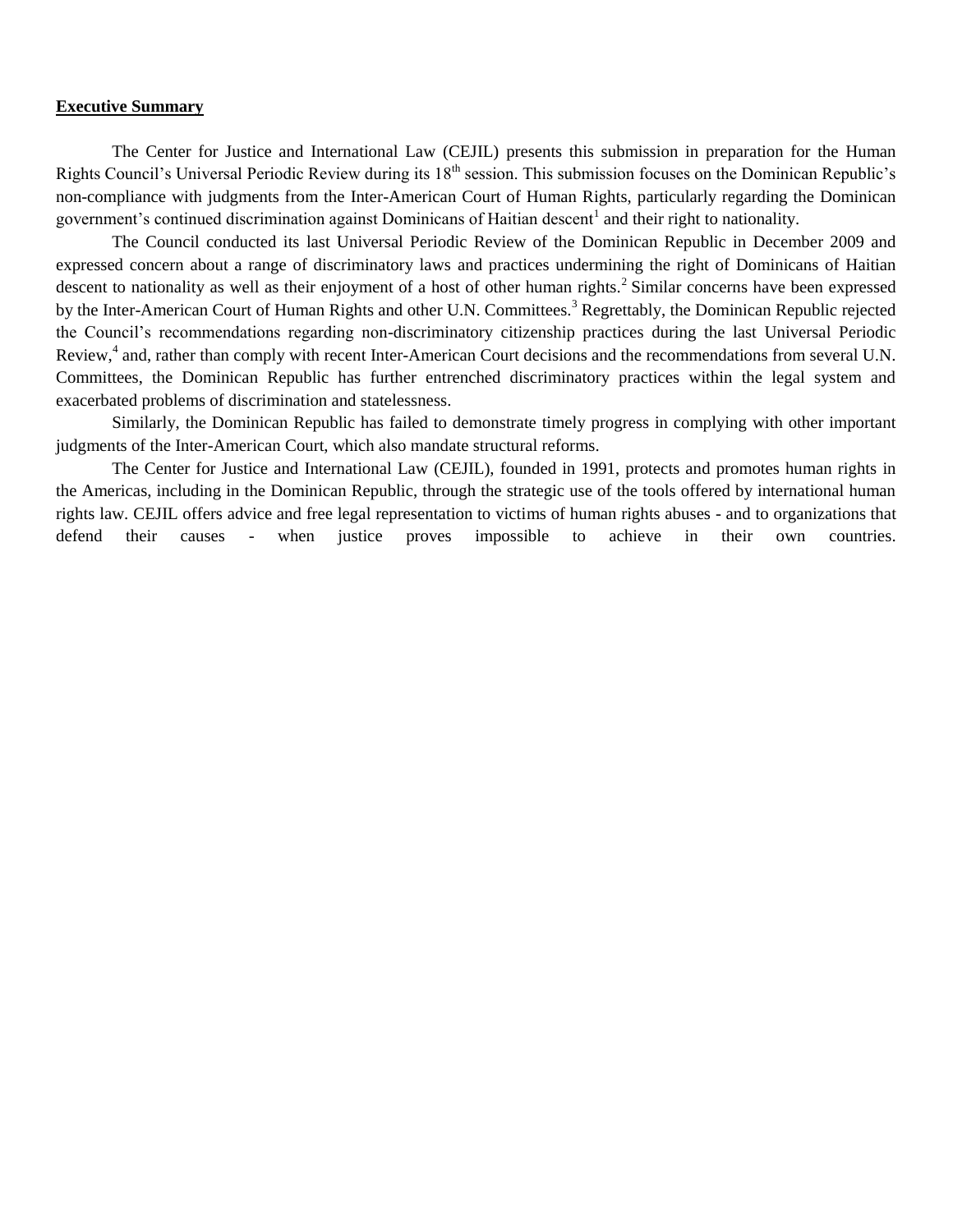# **Recommendations**

We urge the Council to encourage the Dominican Republic to comply with the decisions of regional human rights bodies, including the Inter-American Commission's recommendations and Inter-American Court's judgments, when it conducts its Universal Periodic Review. In particular, we urge the Council to recommend that the Dominican Republic:

# **Fully implement the judgment in the** *Case of the Girls Yean and Bosico***:**

- Guarantee non-discriminatory birth registration and personal identification policies that ensure that all individuals born in the Dominican Republic receive the same proof of birth and access to identity documents;
- Address discriminatory nationality and birth registration laws described in this submission, including reviewing and amending the 2010 constitutional provisions regarding nationality and the 2004 General Law on Migration to ensure access to citizenship irrespective of an individual's ethnicity or the national origin of one's parents, repealing Circular 17 and Resolution 12, and ensuring that these provisions are not applied retroactively to strip persons of their nationality;

# **Fully implement the judgment in the** *Case of Nadege Dorzema*:

- Investigate the massacre in the case, and incorporate international standards governing the use of force into national legislation;
- Train State agents on standards for the use of force, the requirements of due process, and the principle of nondiscrimination as applied to migrants, women, and children;
- Provide full redress, including measures of compensation, rehabilitation, non-repetition, and satisfaction as ordered in the *Nadege Dorzema* judgment;

# **Fully implement the judgment in the** *Case of Narciso González Medina***:**

- Guarantee adequate investigations into forced disappearances, including by enacting reforms to domestic laws and institutions as necessary;
- Fulfill the international obligations to investigate the forced disappearance of Narciso González Medina, establish the truth, and prosecute those responsible, and to undertake a serious search to determine his whereabouts;
- Fully implement other required measures of redress including publication of the judgment, public recognition of responsibility, creation of a commemorative plaque and documentary, and compensation to the victims, family members, and representatives; and
- Otherwise comply with the judgments of the Inter-American Court of Human Rights, including the international obligation to provide timely reports on compliance.

# **Questions for the State**

We further encourage the Council to seek clarification from the government delegation on the following questions:

- What has the Dominican government done to implement the accepted recommendations from the 2009 UPR?
- Did the Dominican government take its obligations from *Yean & Bosico* into account when it rejected the recommendations concerning nationality and discrimination in the last UPR?
- Why are the provisions in the 2010 Dominican Constitution and the 2004 General Law on Migration regarding nationality being applied retroactively to persons born prior to the adoption of these laws, despite the Inter-American Court's holding in *Yean & Bosico*?
- What criteria are used to investigate the validity of identity documents, and what guarantees of due process are in place for decisions to issue copies of existing identity documents to Dominicans of Haitian descent in consideration of *Yean & Bosico*?
- What steps is the State adopting to comply with the Inter-American Court's judgment in *Nadege Dorzema*?
- What steps has the State taken to investigate the forced disappearance of Narciso González Medina and improve the country's laws and institutions to ensure adequate investigations of forced disappearances?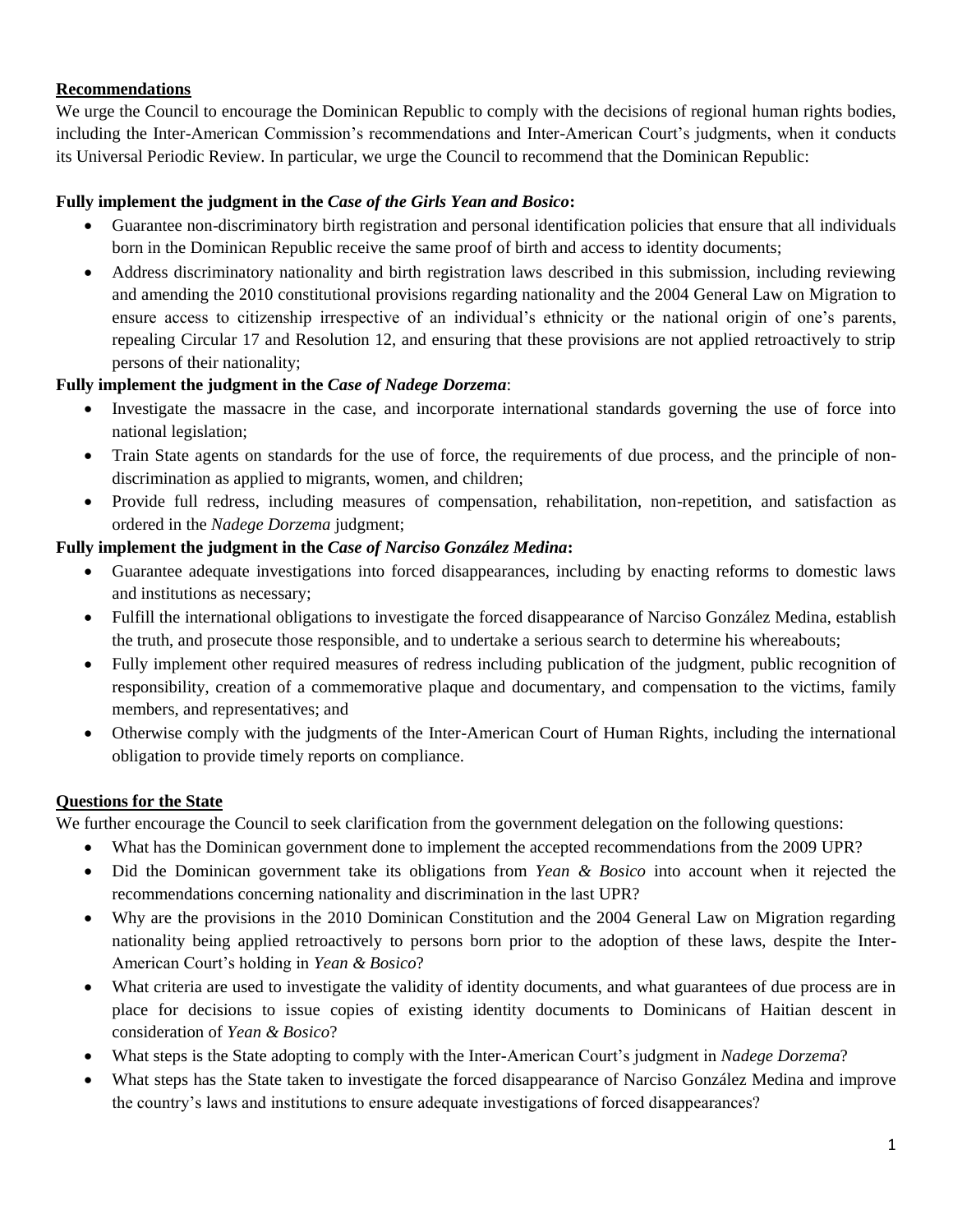### **Discrimination against Dominicans of Haitian Descent**

# **A. Constitutional changes and retroactive application of nationality laws have intensified the country´s discriminatory practices**

1. In the last Universal Periodic Review of the Dominican Republic in 2009, the Council was concerned about discrimination against Dominicans of Haitian descent in access to nationality and birth registration.<sup>5</sup> Similarly, in its landmark decision in *Dilcia Yean and Violeta Bosico v. Dominican Republic* in 2005, the Inter-American Court of Human Rights also found that the Dominican Republic's nationality and birth registration laws violated the right to nationality, with the potential to increase statelessness,<sup>6</sup> and expressed concern over the implication of these discriminatory practices for other fundamental human rights.<sup>7</sup> The Court ordered the State to reform its birth registration policies so as to recognize the right to nationality of all children born in the Dominican Republic and prevent cases of statelessness.<sup>8</sup>

2. Since the Court's judgment in 2005 and the Council's last review of the Dominican Republic in 2009, the situation concerning nationality for Dominicans of Haitian descent has deteriorated further. After openly denouncing the Inter-American Court's decision in *Yean & Bosico*,<sup>9</sup> the Dominican government has refused to comply with either the Court's ruling or the Council's recommendations to ensure the right to nationality and eliminate discrimination in birth registration policies.<sup>10</sup>

3. Instead, the Dominican government has implemented a series of legislative acts and constitutional changes that have intensified discrimination against Dominicans of Haitian descent. Although the Dominican Constitution recognized the *jus solis* principle of nationality until 2010,<sup>11</sup> the 2004 General Law on Migration (Law 285-04) barred all children of "illegal" residents from acquiring citizenship.<sup>12</sup> The Supreme Court upheld the law's constitutionality in December 2005 through a reinterpretation of the Constitution,<sup>13</sup> a position also espoused by the Executive,<sup>14</sup> in defiance of the Inter-American Court's ruling just three months before.

4. The adoption of a revised Constitution in January 2010 gave constitutional status to the 2004 General Law on Migration.<sup>15</sup> As a result, all children of "illegal residents" born in Dominican territory are now prevented from acquiring Dominican nationality, even in cases where the parents have been living in the Dominican Republic for decades, or in cases of Dominican-born parents who were unable to prove their Dominican nationality due to arbitrary denials of personal documentation.

5. Moreover, through the government's retroactive application of nationality restrictions, Dominicans of Haitian descent born before the aforementioned laws have been stripped of their Dominican nationality. In 2007, the Dominican Central Electoral Board (*Junta Central Electoral – JCE*) prohibited officials from issuing duplicate identity documents to people of "irregular" status.<sup>16</sup> Since 2007, many Dominicans of Haitian descent in possession of state-issued birth certificates have also faced serious difficulties in obtaining the mandatory identity document for persons over 18 years, called a *cédula de identidad y electoral*. <sup>17</sup> The JCE has regularly denied these identity documents to Dominicans of Haitian descent by claiming that the applicants' parents were "non-residents" at the time their births were registered and, as such, they never had the right to Dominican nationality.<sup>18</sup> This practice has the effect of depriving multiple generations of Dominicans of their right to nationality without due process, as there is no procedure by which persons whose documents are classified "irregular" are notified.<sup>19</sup>

6. The discretion granted to state employees in denying documents has disproportionately affected people of Haitian descent. In some cases, Dominicans of Haitian descent have been explicitly denied identity documents because of their parents' real or imputed Haitian nationality,<sup>20</sup> and civil registry officials have also admitted to using skin color, racial features, accents, and "Haitian-sounding names" to determine who might be carrying irregular or suspect documents.<sup>21</sup> This directly contravenes what the Inter-American Court ordered in *Yean & Bosico*. 22

# **B. Discriminatory denial of personal documents leads to further human rights violations**

7. By further entrenching discriminatory practices within the legal system, the Dominican Republic has caused the concerns of the Inter-American Court and U.N. Committees regarding statelessness to become a sad reality, $^{23}$ with an estimated 300,000 Dominicans of Haitian descent at risk of becoming stateless.<sup>24</sup> The Inter-American Court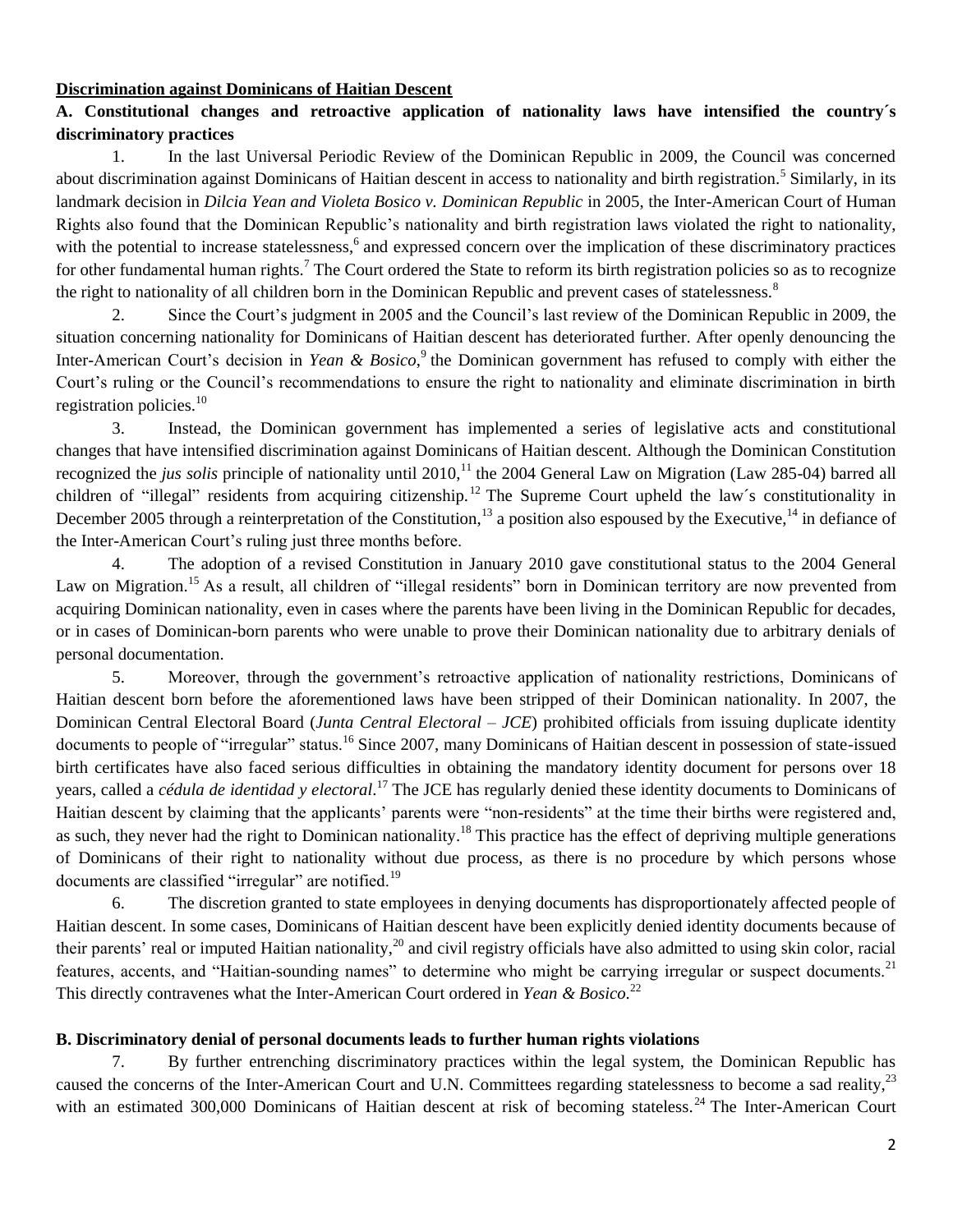affirms that "[s]tatelessness deprives an individual of the possibility of enjoying civil and political rights and places him in a condition of extreme vulnerability."<sup>25</sup>

8. In the Dominican Republic, identity documents (*cédulas de identidad*) are required to vote, register for education, pay into the Dominican social security system, open a bank account, make a sworn statement before the judicial system, get married or divorced, and receive a passport. The discriminatory denial of personal documents therefore has severe implications for the rights to education, work, political participation, freedom of movement, and access to justice. Without a *cédula*, Dominicans of Haitian descent are unable to register the births of their own children, thereby perpetuating the denial of their rights across generations. Nonetheless, the Dominican Supreme Court upheld the practice of retroactively revoking the citizenship of Dominicans of Haitian descent in November 2011. The victim in this case currently has a petition before the Inter-American Commission to halt the retroactive application of migration laws and the resulting violations to a range of rights enshrined in the American Convention.<sup>26</sup>

9. Without necessary identity documents, Dominicans of Haitian descent are placed in extremely vulnerable situations and subject to further discrimination and human rights abuses, as shown in recent Inter-American Court cases. The Dominican government has carried out massive deportations of Haitians and Dominicans of Haitian descent to Haiti, in which armed State agents violently enter homes without notice or judicial order and deportees have no opportunity to appear before a competent authority to prove their legal status, as is the case of *Benito Tide Méndez* currently before the Inter-American Court.<sup>27</sup> After one particularly violent expulsion wherein seven Haitian migrants were killed at the hands of State agents, the Inter-American Court declared the Dominican Republic responsible for violating the rights to life, personal liberty, freedom of movement, and judicial protection in *Nadege Dorzema*. <sup>28</sup> Dominican authorities have justified mass deportations on the basis that individuals lacked personal documents to prove their legal status, even though many of these individuals have been deprived of identity documents precisely because of the discriminatory laws and practices the Inter-American Court and U.N. Committees have called on the Dominican Republic to change. At present, the Dominican Republic has made no progress in complying with the judgment in *Nadege Dorzema*.

#### **Forced Disappearances and Impunity**

10. The Dominican government has also refused to comply with a recent Inter-American Court case concerning the forced disappearance of Narciso González Medina in 1994, a well-known journalist and university professor who openly criticized President Joaquín Balaguer, successor to Trujillo, and alleged electoral fraud in Balaguer's 1994 re-election.<sup>29</sup> The Inter-American Court required the Dominican Republic to conduct an investigation into the forced disappearance of Narciso González and punish those responsible, in addition to changing domestic laws and institutions to ensure effective investigations into forced disappearances and other measures of reparations. <sup>30</sup> Although the Dominican Republic was obligated to submit a compliance report within a year of the decision, the deadline passed on April 2, 2013, without any submission, and there is no evidence the State has taken any steps in furtherance of the judgment. As a result, the family members of Narciso González Medina are prevented from knowing the truth about his disappearance, while the perpetrators continue to enjoy impunity.

#### **The Dominican Republic´s Continued Failure to Meet International Obligations**

### **A. Violations of the Right to Nationality and Non-Discrimination**

11. By discriminating against Dominicans of Haitian descent in access to nationality, the Dominican Republic is violating its obligation to respect the right to nationality under Article 15 of the Universal Declaration of Human Rights, and articulated in Article 20 of the American Convention on Human Rights, in relation to Article 1(1) of the Convention. While states have the right to determine nationality criteria, this is subject to a crucial qualification: nationality laws may not discriminate against any particular group.<sup>31</sup> The Dominican government has not established any objective criteria for deprivation of nationality. Instead, officials often rely on patently discriminatory criteria such as "Haitian-sounding names" or physical characteristics to arbitrarily declare the documents of Dominicans of Haitian descent retroactively invalid. This has created a disproportionate impact on Dominicans of Haitian descent in their deprivation of nationality.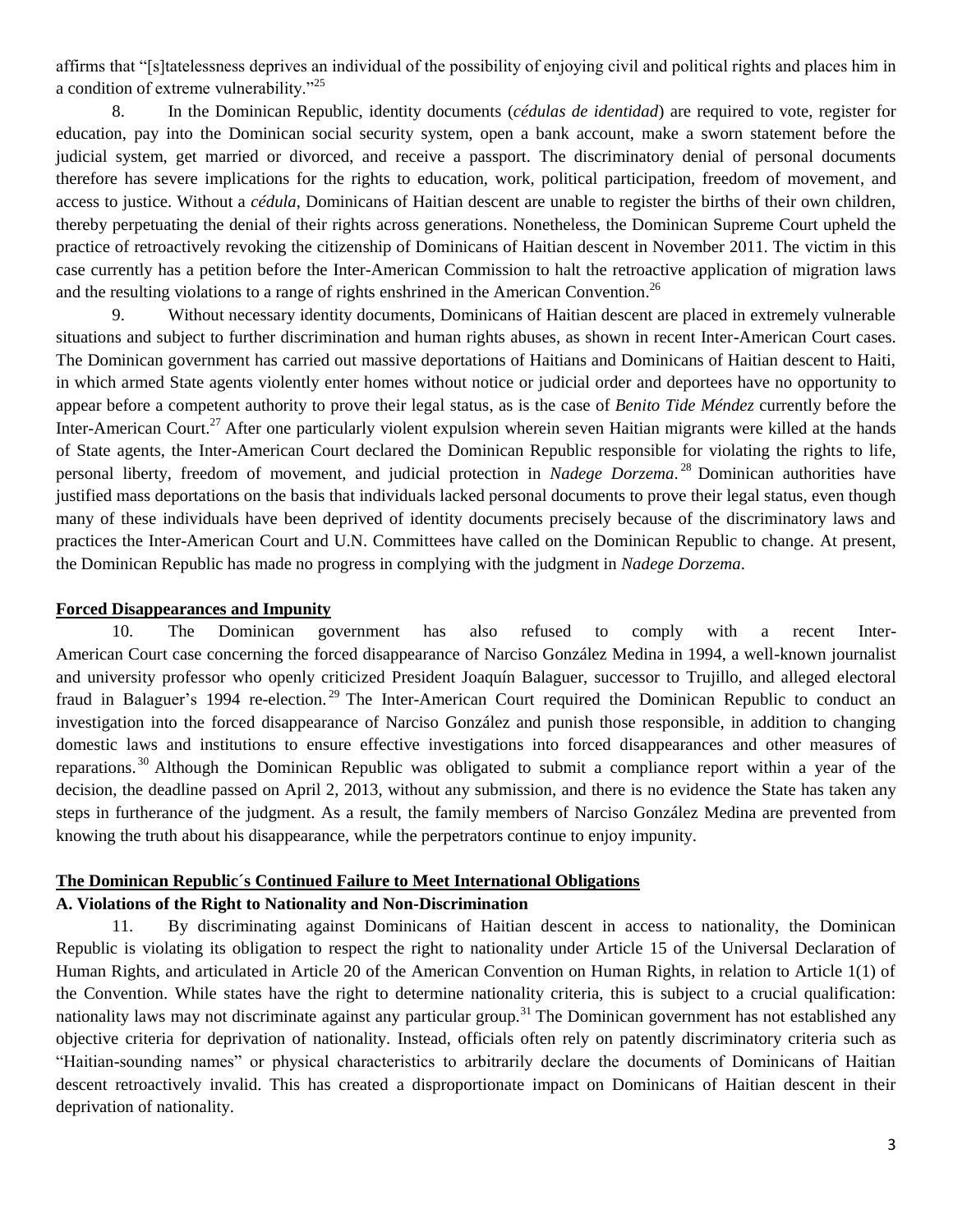12. In its 2009 concluding observations, the Council expressed concern at the discriminatory impact of the 2004 General Law on Migration on Dominicans of Haitian descent and the retroactive application of the law. Working Group members recommended that the Dominican Republic "[a]dopt measures to ensure that Dominicans of Haitian descent are not denied citizenship or access to civil and birth registration procedures and are not arbitrarily subject to retroactive cancelation of birth and identity documents" and that it "[a]pply consistent and non-discriminatory citizenship policies and practices."<sup>32</sup> The Dominican Republic's current practice of retroactively declaring invalid the identity documents previously issued to Dominicans of Haitian descent clearly contradicts this recommendation. Rather than respond to the Council's recommendations, and comply with the Inter-American Court's decision in *Yean & Bosico*, the government has continued its discriminatory nationality policies and entrenched them in the nation's new Constitution.

#### **B. Violation of the right to truth**

13. The Dominican Republic's failure to investigate and prosecute those responsible constitutes an ongoing violation of the right to truth. An investigation into Narciso's forced disappearance can serve as a form of reparation for the family members, as "[t]he return of the body of a forcibly disappeared person is extremely important for the family, because it allows them to bury him or her in accordance with their beliefs, and to bring closure to the process of mourning they have been experiencing all these years."<sup>33</sup>

14. The failure to undertake an investigation into Narciso González's forced disappearance deprives his family members of the right to know the truth and grants the perpetrators immunity for their acts. Moreover, the government has not reformed its domestic institutions to ensure adequate investigations, another requirement from the judgment, and thus there is no guarantee that the Dominican Republic will fulfill its obligations to investigate and prosecute other cases of forced disappearances.

## **C. Disregard for the Judgments of the Inter-American Court**

15. The Dominican Republic ratified the American Convention on Human Rights in 1978 and accepted the jurisdiction of the Inter-American Court of Human Rights in 1999. The State is therefore obligated to promptly comply in full with the decisions of the Inter-American Court under Article 68(1) of the American Convention, which stipulates that Parties to the Convention "undertake to comply with the judgment of the Court in any case to which they are parties." The obligation to comply corresponds to a basic principle of international responsibility, in which states must carry out their international obligations in good faith (*pacta sunda servanda*) and, as required by the Inter-American Court and Article 27 of the Vienna Convention on the Law of Treaties, a state "may not invoke the provisions of its internal law as justification for its failure to perform a treaty." The States Parties to the Convention must not only respect the substantive provisions of human rights treaties but also with the procedural rules relating to compliance with Court decisions.

16. The Dominican Republic has failed to fully comply with judgments from the Inter-American Court, in addition to disregarding recommendations consonant with these judgments from various U.N. Committees. In the eight years that have passed since its decision in *Yean & Bosico* in 2005, the Inter-American Court has issued four resolutions calling on the Dominican Republic to fully comply with the decision, yet instead the situation of discrimination and statelessness in the country has deteriorated.<sup>34</sup> Similarly, the Dominican Republic has made no progress in complying with the Court's decisions in *Narciso González* and *Nadege Dorzema*.

#### **Conclusion**

17. Since the Council's last review in 2009, the Dominican Republic has disregarded its obligations to comply with several Inter-American Court judgments. CEJIL encourages the Council to refer to applicable regional judgments when it issues recommendations to the Dominican Republic during the 18<sup>th</sup> session of the Universal Periodic Review, and to call on the State to accept all recommendations leading to compliance with the international obligations described in these judgments.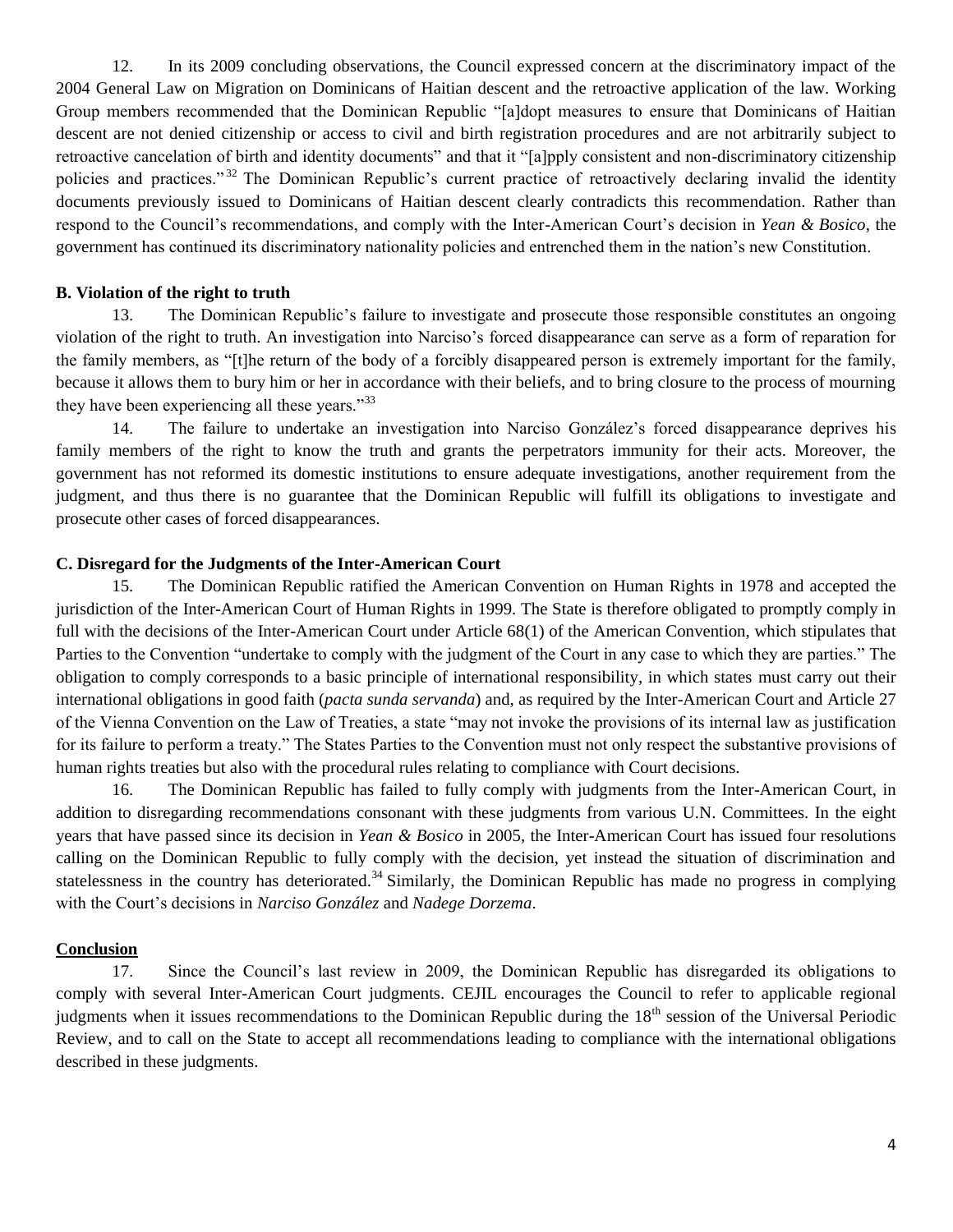$3$  For the most recent findings of international human rights monitoring bodies on discrimination in the Dominican Republic, please see: U.N. Human Rights Committee, *Concluding Observations of the Human Rights Committee: Dominican Republic*, U.N. Doc. CCPR/C/DOM/CO/5 (Apr. 19, 2012), para. 22, wherein the Committee expressed concern "at reports that the 2004 General Migration Act has been applied retroactively in a number of cases in which recognition of the Dominican nationality of Dominican adults of Haitian origin has been withdrawn because their parents were 'in transit' at the time of their birth, regardless of the duration of their stay in the country" and also regretted "the serious consequences of this situation in terms of the affected persons' access to education, justice, employment, housing, health services and to all the civil and political rights related to migration status and nationality"; U.N. Human Rights Council, *Report of the Special Rapporteur on contemporary forms of racism, racial discrimination, xenophobia, and related intolerance, Doudou Diène, and the independent expert on minority issues, Gay McDougall: addendum: mission to the Dominican Republic*, U.N. Doc. A/HRC/7/19/Add.5, A/HRC/7/23/Add.3 (Mar. 18, 2008); U.N. Committee on the Rights of the Child, *Concluding Observations: Dominican Republic*, U.N. Doc. CRC/C/DOM/CO/2 (Feb. 11, 2008), para. 40, where the Committee "encourage[d] the State party to adopt a procedure to acquire nationality which is applied to all children born in the Dominican Republic in a non-discriminatory manner and to make sure that no child becomes stateless"; U.N. Committee on the Elimination of Racial Discrimination, *Concluding Observations of the Committee on the Elimination of Racial Discrimination: Dominican Republic*, U.N. Doc. CERD/C/DOM/CO/12 (May 16, 2008), para. 14, wherein the Committee "strongly recommend[ed] the State party take appropriate measures to guarantee respect for the principle of non-discrimination in children's access to nationality"; U.N. Human Rights Council, *Report of the Working Group on the Universal Periodic Review: Dominican Republic*, U.N. Doc. A/HRC/13/3 (Jan. 4, 2010), para. 89, where Working Group members recommended that that the Dominican Republic "[a]dopt measures to ensure that Dominicans of Haitian descent are not denied citizenship or access to civil and birth registration procedures and are not arbitrarily subject to retroactive cancelation of birth and identity documents" and that it "[a]pply consistent and non-discriminatory citizenship policies and practices."

<sup>4</sup> U.N. Human Rights Council, *Report of the Working Group on the Universal Periodic Review: Dominican Republic*, U.N. Doc. A/HRC/13/3 (Jan. 4, 2010), para. 89(1), (2), (4), and (5).

<sup>5</sup> U.N. Human Rights Council, *Report of the Working Group on the Universal Periodic Review: Dominican Republic*, U.N. Doc. A/HRC/13/3 (Jan. 4, 2010), paras. 53, 54, 58, and 78.

<sup>6</sup> *Dilcia Yean and Violeta Bosico v. Dominican Republic*, Judgment, Inter-Am. Ct. H.R. (ser. C.) No. 130, (Sept. 8, 2005). The case was brought by two young girls of Dominican descent who were denied Dominican birth certificates, even though their mothers were born in the Dominican Republic and possessed valid *cédulas* (identity documents). In its judgment, the Inter-American Court found that the Dominican Republic was misapplying the "in transit" constitutional exception to *jus solis* citizenship and thereby depriving children of Haitian descent of their right to Dominican nationality. The Court made clear that migratory status of parents could not be transmitted to children born on national territory and must never constitute justification for depriving a person of the right to nationality (para. 157). The Court recognized that although states enjoy broad discretion in determining who has the right to be a national, its regulations cannot be discriminatory or have discriminatory effects on particular groups of people (para. 141).

<sup>7</sup> *Yean & Bosico*, para. 137, where the Court stated "The importance of nationality is that, as the political and legal bond that connects a person to a specific State, it allows the individual to acquire and exercise rights and obligations inherent in membership in a political community. As such, nationality is a requirement for the exercise of specific rights."

<sup>8</sup> Yean & Bosico, operative paragraph 8, requiring the Dominican government to "adopt within its domestic law, within a reasonable time, in accordance with Article 2 of the American Convention, the legislative, administrative, and any other measures needed to regulate the procedure and requirements for acquiring Dominican nationality based on late declaration of birth. This procedure should be simple, accessible, and reasonable since, to the contrary, applicants could remain stateless. Also, an effective remedy should exist for cases in which the request is rejected in terms of the American Convention, in accordance with paragraphs 239 to 241 of this judgment."

<sup>9</sup> *Atribuyen sentencia a una campaña contra la RD*, Diario Libre, October 13, 2005, available at:

[http://www.diariolibre.com/noticias/2005/10/13/i76695\\_atribuyen-sentencia-una-campana-contra.html;](http://www.diariolibre.com/noticias/2005/10/13/i76695_atribuyen-sentencia-una-campana-contra.html) *Senado condena* s*entencias*, Diario Libre, October 19, 2005, available at[: http://www.diariolibre.com/noticias/2005/10/19/i77217\\_senado-condena](http://www.diariolibre.com/noticias/2005/10/19/i77217_senado-condena-sentencias.html)[sentencias.html;](http://www.diariolibre.com/noticias/2005/10/19/i77217_senado-condena-sentencias.html) *Leonel define política para proteger la nacionalidad*, Hoy Digital, January 20, 2006, available at: [http://www.hoy.com.do/el-pais/2006/1/14/189408/.](http://www.hoy.com.do/el-pais/2006/1/14/189408/)

<sup>10</sup> As part of the Court´s judgment in *Yean & Bosico* on September 8, 2005, the Dominican Republic was obligated to 1) perform a public act acknowledging international responsibility [operative paragraph 7] and 2) adopt legislative, administrative, and any other

<sup>&</sup>lt;sup>1</sup> In this submission, we use the term "Dominicans of Haitian descent" to refer to descendants of Haitian migrants in the Dominican Republic who worked and settled in the country throughout the  $20<sup>th</sup>$  and  $21<sup>st</sup>$  century.

<sup>2</sup> U.N. Human Rights Council, *Report of the Working Group on the Universal Periodic Review: Dominican Republic*, U.N. Doc. A/HRC/13/3 (Jan. 4, 2010), para. 53, where Working Group members expressed concern about "the major barriers Dominicans of Haitian descent faced in establishing their citizenship," and paras. 54, 58, and 78.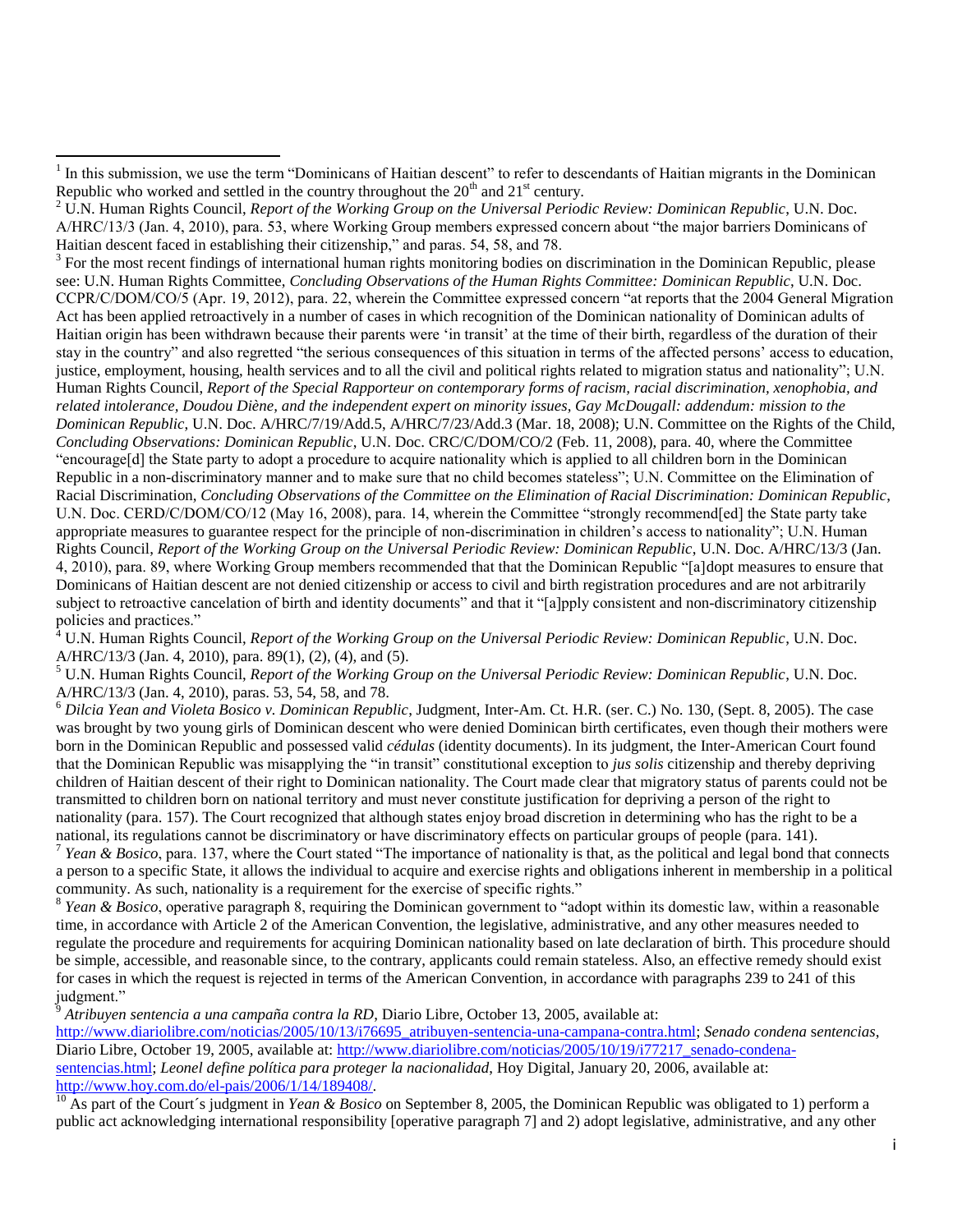measures needed to regulate the procedure and requirements for acquiring Dominican nationality based on late declaration of birth [operative paragraph 8]. Six years after the judgment in *Yean & Bosico*, on October 10, 2011, the Inter-American Court issued its fourth Resolution stating that, despite complying with other measures of redress ordered in the case, the Dominican Republic had yet to fulfill these two remaining obligations. The Court gave the Dominican Republic until January 16, 2011, to send its compliance report. On January 13, 2011, the Court granted the Dominican Republic an extension until March 7, 2012, but the Dominican government again failed to comply. On January 18, 2013, the Court again requested the Dominican government to issue its compliance report and, on May 28, 2013, convened a hearing to monitor compliance. The Dominican government has yet to present its report and continues to take steps contravening the Court's judgment.

<sup>11</sup> Article 11 of the previous Dominican Constitution granted nationality to all people born within the Dominican Republic except for (1) children of diplomats or (2) "people in transit." According to Immigration Act No. 95 of April 14, 1939 and Immigration Regulation No. 279 of May 12, 1939, which were the applicable migration regulations until August 2004, foreigners "in transit" were those who entered the Dominican Republic with the principle objectives of traveling to another destination, engaging in business or leisure activities, and diplomats. According to statements made by the Dominican Republic before the passage of the 2004 General Law on Migration, a period of transit was considered 10 days or less.

<sup>12</sup> The full text of the General Law on Migration No. 285-04 (*Ley General de Migración* No. 285-04) was published in the *Gaceta Oficial* on August 27, 2007. It is available (in Spanish) at: [http://www.wdalaw.com/espanol/pdf/ley-285.pdf.](http://www.wdalaw.com/espanol/pdf/ley-285.pdf)<br><sup>13</sup> The complete text of the highly attended in the complete of the highly attended in the complete text of the

The complete text of the holding is available (in Spanish) at:

 $\overline{\phantom{a}}$ 

[http://www.suprema.gov.do/sentscj/sentencia.asp?B1=VR&llave=114110009.](http://www.suprema.gov.do/sentscj/sentencia.asp?B1=VR&llave=114110009)

<sup>14</sup> *Leonel define política para proteger la nacionalidad*, Hoy Digital, January 20, 2006, available at: [http://www.hoy.com.do/el](http://www.hoy.com.do/el-pais/2006/1/14/189408/)[pais/2006/1/14/189408/.](http://www.hoy.com.do/el-pais/2006/1/14/189408/)

Article 18(3) gives constitutional status to the language of the 2004 General Law on Migration and limits the right to Dominican nationality to the children of legal residents. Article 18 of the new Constitution defines Dominican citizens as: (1) The children of Dominican mothers or fathers; (2) Those who enjoyed Dominican nationality prior to the entry into force of this Constitution; (3) Persons born on national territory, with the exception of the sons and daughters of foreign members of diplomatic and consular delegations, and foreigners who find themselves in transit or reside illegally on Dominican territory. Foreigners shall be considered as being in transit as defined in Dominican laws; (4) Persons born abroad to Dominican mothers or fathers, regardless of having acquired, by virtue of their place of birth, a different nationality than their parents. Having reached the age of 18, they may express their will, to the competent authority, to assume dual nationality or renounce one of them; (5) Whoever marries a Dominican, as long as they opt for their spouse's nationality and meet the requirements established by law; (6) Naturalized persons, in accordance with the conditions and formalities required by law. The full text of the new Constitution is available (in Spanish) at: [http://www.procuraduria.gov.do/Novedades/PGR-535.pdf.](http://www.procuraduria.gov.do/Novedades/PGR-535.pdf)

 $\frac{16}{16}$  Under current Dominican law, all holders of civil registry documents have unfettered and automatic right of access to these documents under Law 659 of 1955 on Civil Status Acts, Article 31. However, Circular No. 17 and Resolution 12-2007 ordered all civil registry officials to refrain from delivering, signing, or copying "any identity documents to children of foreign parents who had received birth certificates under irregular circumstances."

<sup>17</sup> Upon reaching 18 years of age, all Dominican nationals must apply for a *cédula de identidad y electoral*. In order to obtain a *cédula*, applicants must first present a certified copy of their birth certificate issued by the JCE. Possession of a valid *cédula* is mandatory under law and persons unable to present one risk fines, imprisonment, and even deportation. For adult Dominicans, *cédulas* are a necessary prerequisite for enjoying a wide variety of civil, political, social, and economic rights.

<sup>18</sup> When *cédula* applications are rejected, it is done orally, rather than in writing; in a public place; and in an informal, often derogatory fashion. Interviews with several Dominicans of Haitian descent whose *cédula* applications have been denied show that most have been instructed to come back only when their parents' migration status is "sorted out" – presumably, when their parents' migration status has been regularized, leaving them in a legal limbo because this requirement is almost impossible to fulfill.

<sup>19</sup> Most affected people only discover the status of their documents when they try to access the local registrar for any procedure related to their identity documents, such as renewing a passport or accessing a copy of their birth certificate.

 $20$  The Open Society Justice Initiative has on file an example of a copy of Circular 17 where the phrase "foreign parents" has been replaced with "Haitian parents."

 $21$  In an Open Society Justice Initiative interview with an administrative assistant at a civil registry office in Puerto Plata, Dominican Republic, August 24, 2007, the assistant admitted that she determined who was born to foreign parents "by the physical traits of the person, the manner of talking." For a report on the effects of Resolution 12 on Dominicans of Haitian descent, see Centro Bono, *Vidas Suspendidas*, November 2011, available at: [http://bono.org.do/wp-content/uploads/2011/11/ODH11.pdf.](http://bono.org.do/wp-content/uploads/2011/11/ODH11.pdf)

<sup>22</sup> *Yean & Bosico*, para. 191. "In accordance with the obligation arising from Article 2 of the American Convention, the Court considers that the requirements for obtaining nationality must be clearly and objectively established previously by the competent authority. Likewise, the law should not provide the State officials applying it with broad discretionary powers because this creates opportunities for discriminatory acts."

<sup>23</sup> For concerns about statelessness, see: *Yean & Bosico*, para. 142, wherein the Inter-American Court held that "States have the obligation not to adopt practices or laws concerning the granting of nationality, the application of which fosters an increase in the number of stateless persons. This condition arises from the lack of a nationality, when an individual does not qualify to receive this under the State's laws, owing to arbitrary deprivation or the granting of a nationality that, in actual fact, is not effective. Statelessness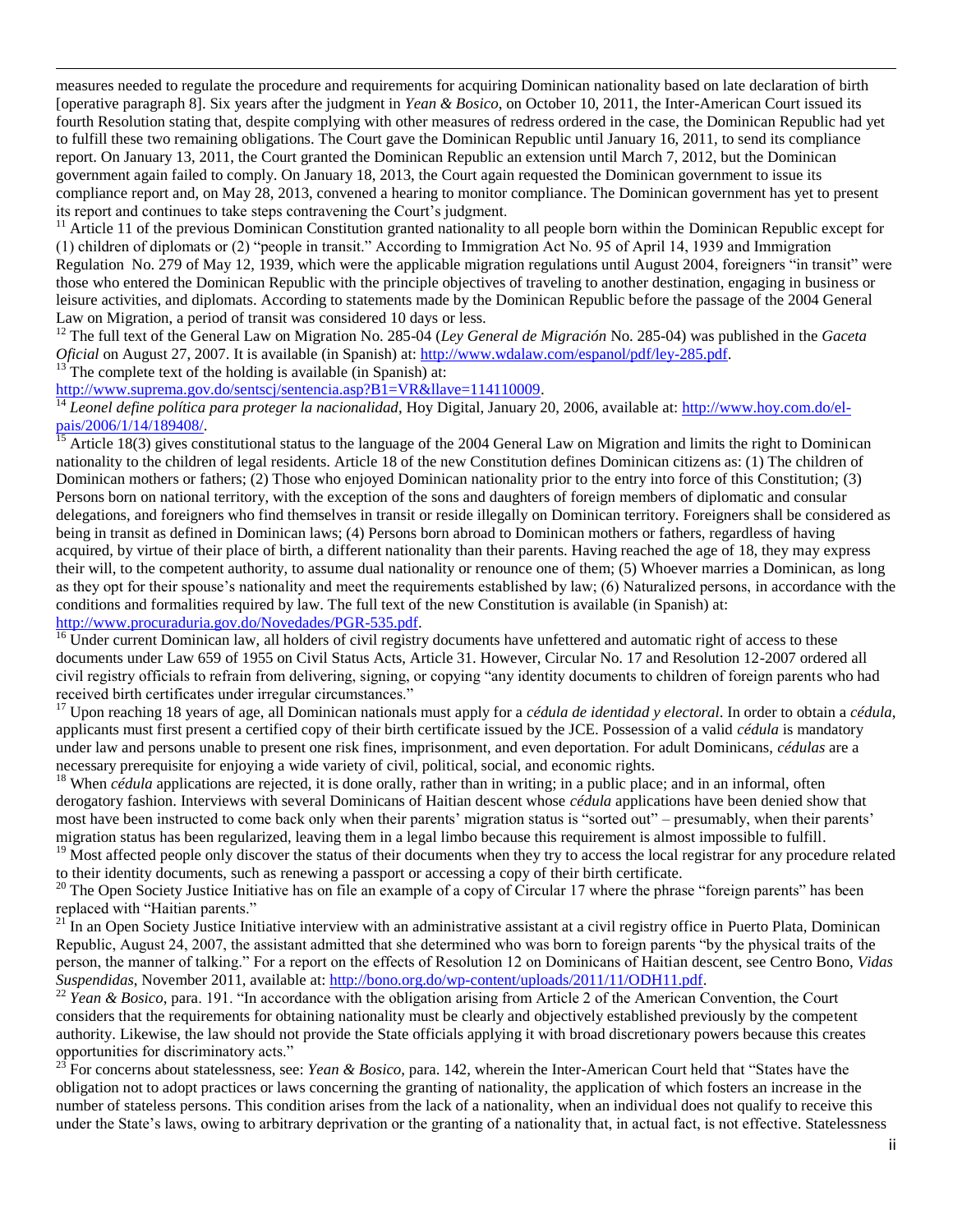deprives an individual of the possibility of enjoying civil and political rights and places him in a condition of extreme vulnerability"; U.N. Human Rights Committee, *Concluding Observations of the Human Rights Committee: Dominican Republic,* U.N. Doc. CCPR/C/DOM/CO/5 (Apr. 19, 2012), para. 22, wherein the Committee regretted "the serious consequences of this situation in terms of the affected persons' access to education, justice, employment, housing, health services and to all the civil and political rights related to migration status and nationality"; U.N. Human Rights Council, *Report of the Working Group on the Universal Periodic Review: Dominican Republic*, U.N. Doc. A/HRC/13/3 (Jan. 4, 2010), para. 88(11), wherein Working Group members recommended that the Dominican Republic ratify the Convention on the Reduction of Statelessness and sign and ratify the Convention relating to the Status of Stateless Persons; U.N. Committee on the Rights of the Child, *Concluding Observations: Dominican Republic*, U.N. Doc. CRC/C/DOM/CO/2 (Feb. 11, 2008), para. 40, wherein the Committee "encourage[d] the State party to adopt a procedure to acquire nationality which is applied to all children born in the Dominican Republic in a non-discriminatory manner and to make sure that no child becomes stateless."

<sup>24</sup> *Desnacionalización: los dominicanos que rechaza República Dominicana*, Otramérica, August 5, 2012, available at: [http://otramerica.com/causas/desnacionalizacion-los-dominicanos-que-rechaza-republica-dominicana/2237.](http://otramerica.com/causas/desnacionalizacion-los-dominicanos-que-rechaza-republica-dominicana/2237)

#### <sup>25</sup> *Yean & Bosico*, para. 142.

 $\overline{\phantom{a}}$ 

<sup>26</sup> *Emildo Bueno v. Dominican Republic*, (P 816-10), a petition filed in June 2010 by the Open Society Justice Initiative and CEJIL. Emildo Bueno, born in the Dominican Republic to Haitian parents, had been officially recognized as a Dominican citizen since birth. Although he had previously received a birth certificate, *cédula*, and passport, Mr. Bueno was denied copies of his birth certificate in 2007, which he needed for his application for his permanent residency in the United States. Although the U.S. government granted him permanent residency and he currently resides in the United States, his Dominican passport is due to expire shortly, in which case he will be unable to travel abroad. For more information, please see: [http://www.opensocietyfoundations.org/litigation/bueno-v](http://www.opensocietyfoundations.org/litigation/bueno-v-dominican-republic)[dominican-republic](http://www.opensocietyfoundations.org/litigation/bueno-v-dominican-republic)

<sup>27</sup> *Benito Tide Méndez et al. v. Dominican Republic*, Case 12.271, Inter-Am. Comm'n H.R., Report No. 68/05, OEA/Ser.L/V/II.124, doc. 5 (2005). In July 2010, the Inter-American Commission on Human Rights submitted the case of *Benito Tide Méndez et al. v. Dominican Republic* to the jurisdiction of the Inter-American Court, a case concerning the arbitrary detention and summary expulsion of both Dominican nationals and long-term Haitian residents.

<sup>28</sup> *Nadege Dorzema et al. v. Dominican Republic*, Merits, Reparations and Costs, Judgment, Inter-Am. Ct. H.R. (ser. C.) No. 251, (Oct. 24, 2012). This case involved the excessive use of force by the Dominican military in an expulsion where seven Haitians lost their lives and several others were wounded, with the Court noting "in the context of discrimination against migrants, the use of excessive force in the case revealed the failure to implement reasonable and appropriate measures to the detriment of this group of Haitians" (para. 91). The Court held the Dominican Republic violated the right to life (Article 4), the right to personal integrity (Article 5), and the right to freedom of movement and of residence (Article 22). Additionally, the Court focused on the lack of due process and judicial guarantees during the detention and expulsion of Haitian migrants, thereby violating the right to personal liberty (Article 7) and the right to judicial protection (Article 25).

<sup>29</sup> *González Medina and Family v. Dominican Republic*, Preliminary Objections, Merits, Reparations and Costs, Judgment, Inter-Am. Ct. H.R. (ser. C.) No. 240, (Feb. 27, 2012). The Court found the Dominican Republic had violated the right to juridical personality (Article 3), right to life (Article 4.1), right to humane treatment (Article 5.1 and 5.2), and right to personal liberty (Article 7), in relation to Articles 1.1 and 2, of the American Convention on Human Rights, as well as Articles 1, 6, and 8 of the Inter-American Convention Against Torture. After serving as Vice President and President during the oppressive military regime of Rafael Leonidas Trujillo, Joaquín Balaguer served as President again from 1966-1978 after Trujillo's death in 1961. Balaguer continued many of the repressive practices of his predecessor. Balaguer was re-elected President in 1994 under alleged electoral fraud due to the close result (1%) of the vote.

 $30$  The complete set of obligations in the Inter-American Court's decision required the Dominican Republic to: (1) investigate the facts and punish those responsible for the forced disappearance [operative paragraph 2], (2) search for the whereabouts of Mr. Narcisco González Medina [operative paragraph 3], (3) provide medical and psychological assistance to family members [operative paragraph 4], (4) publish the sentence in certain required government reports [operative paragraph 5], (5) organize a public act to acknowledge international responsibility [operative paragraph 6], (6) perform certain symbolic acts [operative paragraph 7-8], (7) change domestic laws and institutions to permit adequate investigations of forced disappearances [operative paragraph 9], (8) pay compensatory damages [operative paragraph 10], and (9) submit a report to the Court on compliance within one year of the judgment [operative paragraph 11].

<sup>31</sup> For arguments limiting the powers of the state to determine nationality requirements, see: *Yean & Bosico*, para. 138, wherein the Inter-American Court held, "It is generally accepted today that nationality is an inherent right of all human beings. Not only is nationality the basic requirement for the exercise of political rights, it also has an important bearing on the individual's legal capacity. Thus, despite the fact that it is traditionally accepted that the conferral and regulation of nationality are matters for each state to decide, contemporary developments indicate that international law does impose certain limits on the broad powers enjoyed by the states in that area, and that the manners in which states regulate matters bearing on nationality cannot today be deemed within their sole jurisdiction; those powers of the state are also circumscribed by their obligations to ensure the full protection of human rights" (citing *Proposed Amendments to the Naturalization Provision of the Constitution of Costa Rica*, Advisory Opinion OC-4/84, Inter-Am. Ct. H.R. (ser. A) No. 4, para. 35 (Jan. 19, 1984)); Committee on the Elimination of Racial Discrimination, *General Recommendation No. 30: Discrimination Against Non Citizens*, U.N. Doc. HRI/GEN/1/Rev.9 (Vol.II) (Oct. 1, 2004), para. 2, where